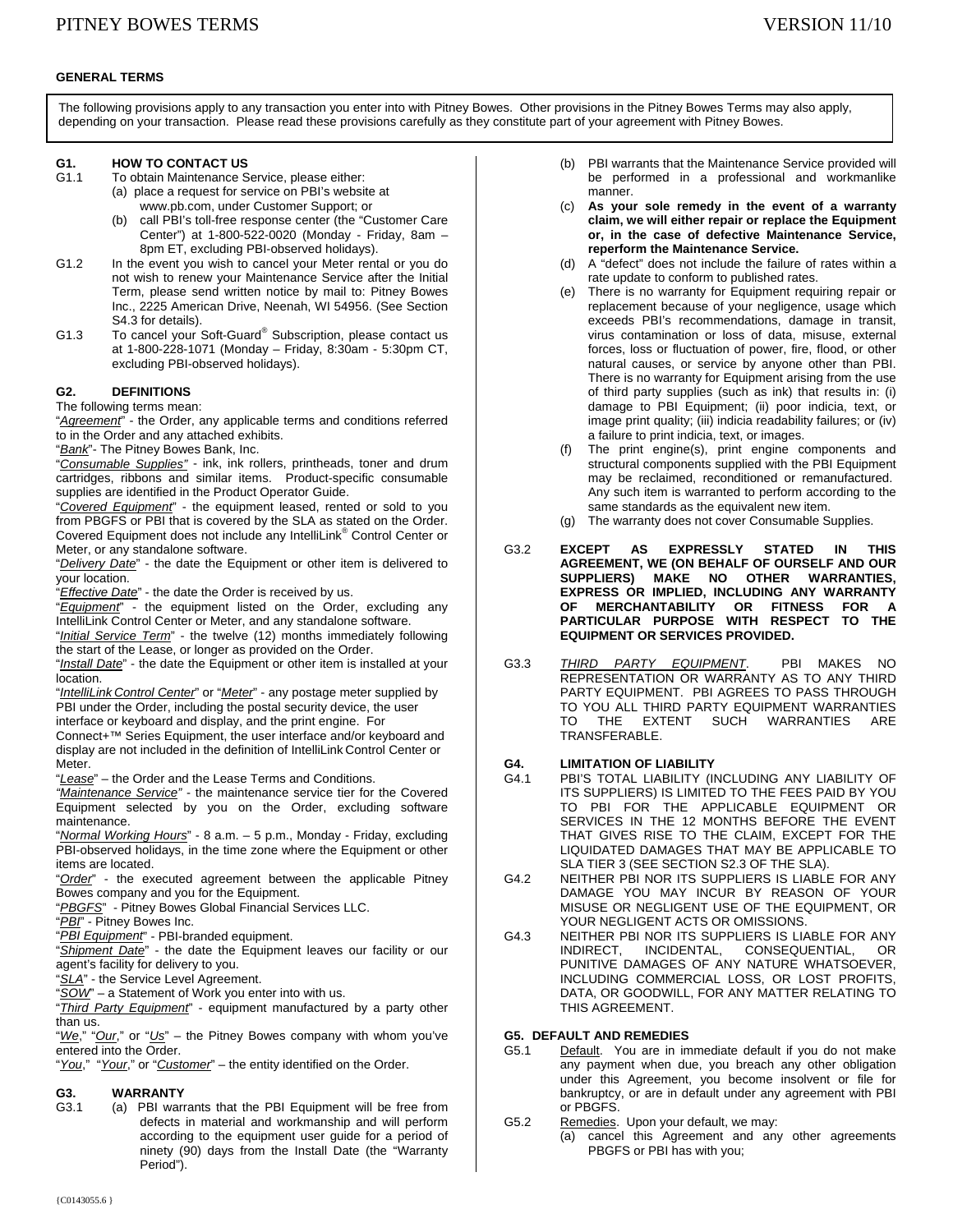- (b) require immediate payment of all payments due under a Lease(s) or other agreements, whether accrued or due in the future;
- (c) disable the IntelliLink Control Center or Meter;
- (d) require you to return the Equipment and IntelliLink Control Center or Meter;
- (e) if you do not return the Equipment and IntelliLink Control Center or Meter, require you to make immediate payment of an amount equal to the remaining value of the Equipment, IntelliLink Control Center or Meter at the end of the Lease Term, as determined by us;
- (f) charge you a late charge for each month that your payment is late;
- (g) charge you interest on any late payment from its due date until paid in full at the lesser of 18% per year or the maximum rate allowed by law;
- (h) charge you a check return fee for payments made by you with insufficient funds;
- (i) reasonably attempt to mitigate our damages and costs in the event of your default, although you acknowledge that we are not obligated to do so; and
- (j) pursue any other remedy, including repossessing the Equipment without notice to you. By repossessing the Equipment, IntelliLink Control Center or Meter, we are not waiving our right to collect the balance due.
- G5.3 Enforcing Our Rights. You agree to pay all our costs, including attorneys' fees, in enforcing our rights under the Agreement with you.
- G5.4 Suspension of Services. PBI reserves the right to suspend any services during any period in which your account is more than thirty (30) days past due.

# G6. **TAXES**<br>G6.1 You ad

You agree to pay and indemnify Pitney Bowes Global Financial Services LLC, Pitney Bowes Inc. and any affiliates thereof (collectively, "Pitney Bowes") for all charges and taxes (other than taxes on or measured by net income) related to the Lease or based on or measured by the lease transaction, payments, Equipment or Equipment location, or services provided in connection with the lease transaction. Pitney Bowes will, in its sole discretion, determine the amount of such taxes to be charged to you. This determination may not reflect the actual taxes and depreciation on the Equipment but may reflect certain average tax rates, different depreciation schedules or some other calculation. You agree to pay a processing, billing and tracking fee and administrative charge to be determined in the sole discretion of Pitney Bowes which may not bear a relationship to the tax charged or services performed.

## **G7. EMBEDDED SOFTWARE**<br>G7.1 The PBI Fquinment may o

The PBI Equipment may contain embedded software. You agree: (i) that PBI and its licensors own the copyrights and other intellectual property in and to the embedded software;

#### **SERVICE LEVEL AGREEMENT (SLA)**

(ii) that you do not acquire any right, title or interest in or to the embedded software; (iii) only to use the embedded software with the PBI Equipment in which the embedded software resides; (iv) that you may not copy the embedded software; (v) that you may neither modify nor create derivative works of the embedded software (vi) that you may neither distribute nor disclose the embedded software (or any portion thereof) to any other person; (vii) that you may not translate, de-compile, disassemble, or otherwise attempt to unbundle, reverse engineer or create derivative works of the embedded software, except as permitted by applicable law; and (viii) that you may not export the embedded software in contravention of applicable export control laws. The embedded software contains third party software. Notwithstanding the above, this section does not modify any terms that may accompany such third party software.

#### **G8. INTERNET ACCESS POINT**

G8.1 The Connect+ Series Equipment may use an internet access point (e.g., wireless router) provided by us. You may only use this access point for connectivity between the Connect+ Series Equipment and the internet and for no other purpose. You agree to pay all costs associated with use of the access point in violation of this restriction.

#### **G.9. MISCELLANEOUS**

- G9.1 Force Majeure. We are not responsible for any delay or failure to perform resulting from causes beyond our control.
- G9.2 Assignment. You may not assign this Agreement without our prior written consent. Any purported assignment is void.
- G9.3 No Right to Setoff. Payments are not subject to setoff or reduction.
- G9.4 Legal Action. ANY LEGAL ACTION YOU FILE AGAINST US MUST BE STARTED WITHIN ONE (1) YEAR AFTER THE EVENT GIVING RISE TO YOUR CLAIM. YOU WAIVE ANY RIGHT TO TRIAL BY JURY IN ANY ACTION ARISING OUT OF THIS AGREEMENT.
- G9.5 Merger; Amendment; Severability. The Agreement incorporates all of the terms agreed by both parties and can only be changed by written agreement. You may use a purchase order to offer to obtain Equipment or services but you agree that none of the provisions of your purchase order will add to, modify or supersede these provisions unless we expressly agree in writing. If one or more provisions of this Agreement are deemed to be invalid or unenforceable, the remaining provisions will not be affected.
- G9.6 Survival. Our respective rights and obligations under Section G4 (Limitation of Liability), G5 (Default and Remedies) and G6 (Taxes) survive termination of the Agreement.
- G9.7 Choice of Law. This Agreement shall be governed and construed in accordance with the laws of the State of Delaware without regard to its conflicts of laws principles.

The following provisions describe the Service Level Agreement ("SLA") tiers that PBI offers on Covered Equipment (excluding software). The SLA tier you select will be listed on the Order. A separate Software License and Maintenance Agreement ("SMA") covers software maintenance and will be attached to the Order if you are acquiring software.

### **S1. DEFINITIONS**

All capitalized terms that are not defined in these provisions are defined in the "Definitions" section of the Pitney Bowes Terms.

#### **S2. SERVICE LEVEL TIERS**

The following describes the three SLA tiers offered by PBI for the Covered Equipment.

S2.1 Tier 1

 (a) *General*. Under Tier 1, PBI will provide at its option either repair or replacement services for the Covered Equipment during the Initial Service Term or any Renewal Service Term (the "Maintenance Service Term"). You are also entitled to two preventative

maintenance service calls per calendar year, to be made at your initiation.

- (b) *Obtaining Service*. You can obtain service online or by telephone as set forth in the "How to Contact Us" section of the Pitney Bowes Terms.
- (c) *Replacement Service*.

(i) If PBI determines that replacement is necessary, PBI will, at no additional cost, promptly ship new, reconditioned, or remanufactured equipment of the same or a functionally equivalent model to replace the affected Covered Equipment.

(ii) Within five (5) days of receiving the replacement equipment, you must pack the Covered Equipment to be replaced in the shipping carton that contained the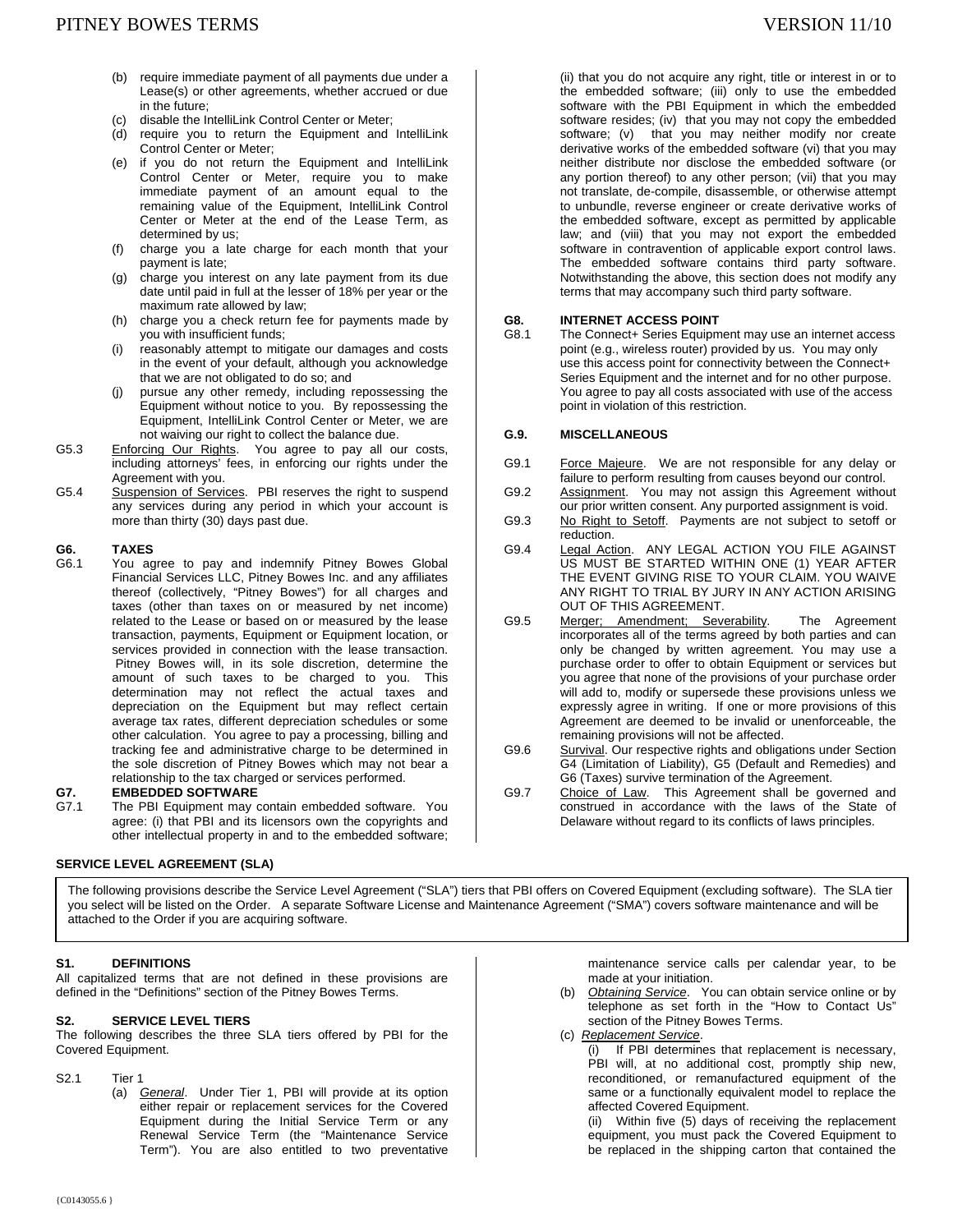replacement equipment, place the pre-paid return address label on the carton, and return it to PBI. (iii) You are responsible for the return of Covered

Equipment until PBI receives it.

(d) *Repair Service*.

(i) If PBI determines that repair service is necessary, PBI may provide repair by remote access, diagnostics and coordinated remote service, or by on-site repair service.

(ii) Repair service is provided only for damage resulting from normal wear and tear. Repair service may include the use of new, reconditioned, or remanufactured parts and assemblies.

(iii) PBI will provide parts or assemblies for discontinued equipment (or equipment not marketed as new) only if available.

(iv) If PBI deems it necessary, PBI will dispatch a service technician to arrive at your location for on-site service. You will not incur hourly charges unless service is performed outside Normal Working Hours, which will be done only with your consent.

#### S2.2 Tier 2

- (a) If you select Tier 2, we will provide the following support:
	- All coverage provided under Tier 1, PLUS:
	- (ii) *Ongoing Equipment Training Services*. PBI will provide the following training. PBI will schedule the training at a time convenient for you and PBI. Training will include an overview for the operator(s) on how to use the Covered Equipment. The number of training sessions that are included during each twelve (12) month period during the Maintenance Service Term are as follows:
		- (1) Mail finishing products (which includes Meters and scales) - up to six (6) training sessions;
		- (2) Mail finishing accounting software solutions up to four (4) training sessions;
		- (3) Mail creation hardware products (which includes tabletop folders, tabletop inserters, and address printers) - up to four (4) training sessions; and
		- (4) Distribution solutions hardware products up to four (4) training sessions.
	- (iii) *Additional Covered Items*. PBI will provide printheads for Meters or Covered Equipment without additional charge.

### S2.3 Tier 3

- (a) If you select Tier 3, PBI will provide the following support:
	- (i) All coverage provided under Tier 1 and Tier 2, PLUS:
	- (ii) *Preventive Maintenance Services*. (1) PBI will perform maintenance on the Covered Equipment at regular intervals.
	- (iii) *Response Time Commitment*.
	- (1) If PBI determines that on-site service is necessary, PBI will use commercially reasonable efforts to have a service technician on-site within four (4) hours (during Normal Working Hours only) of PBI's receipt of the call at the Customer Care Center (the "Response Time Commitment").
	- (2) The Response Time Commitment relates solely to the arrival of a technician at your location; it is not a guaranteed resolution of the problem within the four (4) hour time period, nor does it guarantee that all parts necessary to make a repair will be on-site within this time frame.
	- (3) The Response Time Commitment does not apply to Service designated as service by replacement, software maintenance, preventive maintenance, operator training, or other services not essential to repair the Covered Equipment. These services will be scheduled in advance.
- 
- (4) If the Covered Equipment is moved from its original location, PBI may remove the Response Time Commitment. If this happens, you will receive a refund equal to the difference between the cost of the Response Time Commitment and the cost of maintenance coverage without this obligation.
- (iv) *Liquidated Damages for Failure to Meet Response Time*.
- (1) PBI agrees that if it does not meet the Response Time Commitment, PBI will provide you with a credit equal to six (6) months of the cost of the premium of the Response Time Commitment.
- (2) You must use a credit request form in order to request a credit. You may obtain a credit form from your service technician or by calling the Customer Care Center. The credits are limited to credits for two (2) failures to meet the Response Time Commitment in any twelve (12) month period during the Maintenance Service Term. **The remedies described in this Section are your sole remedy for PBI's failure to meet the Response Time Commitment**.

#### S2.4 Connect+ Advantage

- (a) If you select Connect+ Advantage, PBI will provide the following support:
	- (i) All coverage provided under Tier 2 PLUS:
- (ii) If you select Tier 3 in addition to Connect+ Advantage, coverage provided under Tier 3.
- (b) Connect+ Advantage is only available for items listed with an # in the description.

# **S3. FEES**<br>S3.1 You v

- You will pay the fees for the Initial Service Term, and any Renewal Service Term(s). These fees are incorporated into your payment cycle (e.g., Quarterly Payment for leased equipment).
- S3.2 *Late Fees*. Our remedies for your failure to pay on time are set forth in the "Default; Remedies" section of the Pitney Bowes Terms.
- S3.3 *Fees for Services Not Covered by this SLA.* If the service technician provides service for repairs caused by one of the conditions listed in Section S7.1(a)(ii), PBI will charge you for the service at PBI's current hourly rates and for any required parts.

#### **S4. MAINTENANCE SERVICE**

- S4.1 *Term*. PBI will provide you with Maintenance Service for the Initial Service Term and any Renewal Service Terms.
- S4.2 *RENEWAL SERVICE TERM(S)*. MAINTENANCE SERVICE AUTOMATICALLY RENEWS FOR CONSECUTIVE ONE (1) YEAR TERMS (EACH, A "RENEWAL SERVICE TERM"), UNLESS:
	- (a) YOU TERMINATE MAINTENANCE SERVICE AS SPECIFIED IN SECTION S4.3 AT LEAST SIXTY (60) DAYS PRIOR TO THE RENEWAL OF THE TERM; OR
	- (b) YOUR LEASE EXPIRES OR IS TERMINATED (IN WHICH CASE, THE MAINTENANCE SERVICE TERM WILL TERMINATE ON THE SAME DAY AS THE LEASE); OR
	- (c) THE RENEWAL IS PROHIBITED BY APPLICABLE LAW.
- S4.3 *Ending Your Maintenance Service*.
	- (a) If you do not wish to renew Maintenance Service, you must deliver a written notice (including your account number) (the "Termination Notice") by certified mail to the address listed in the "How to Contact Us" section of the Pitney Bowes Terms. Your Termination Notice must include your customer account number and lease number (if applicable), and is effective ten (10) business days after PBI receives it.
		- (b) PBI reserves the right not to renew your SLA at any time and for any reason.
- S4.4 *Maintenance Service Changes*.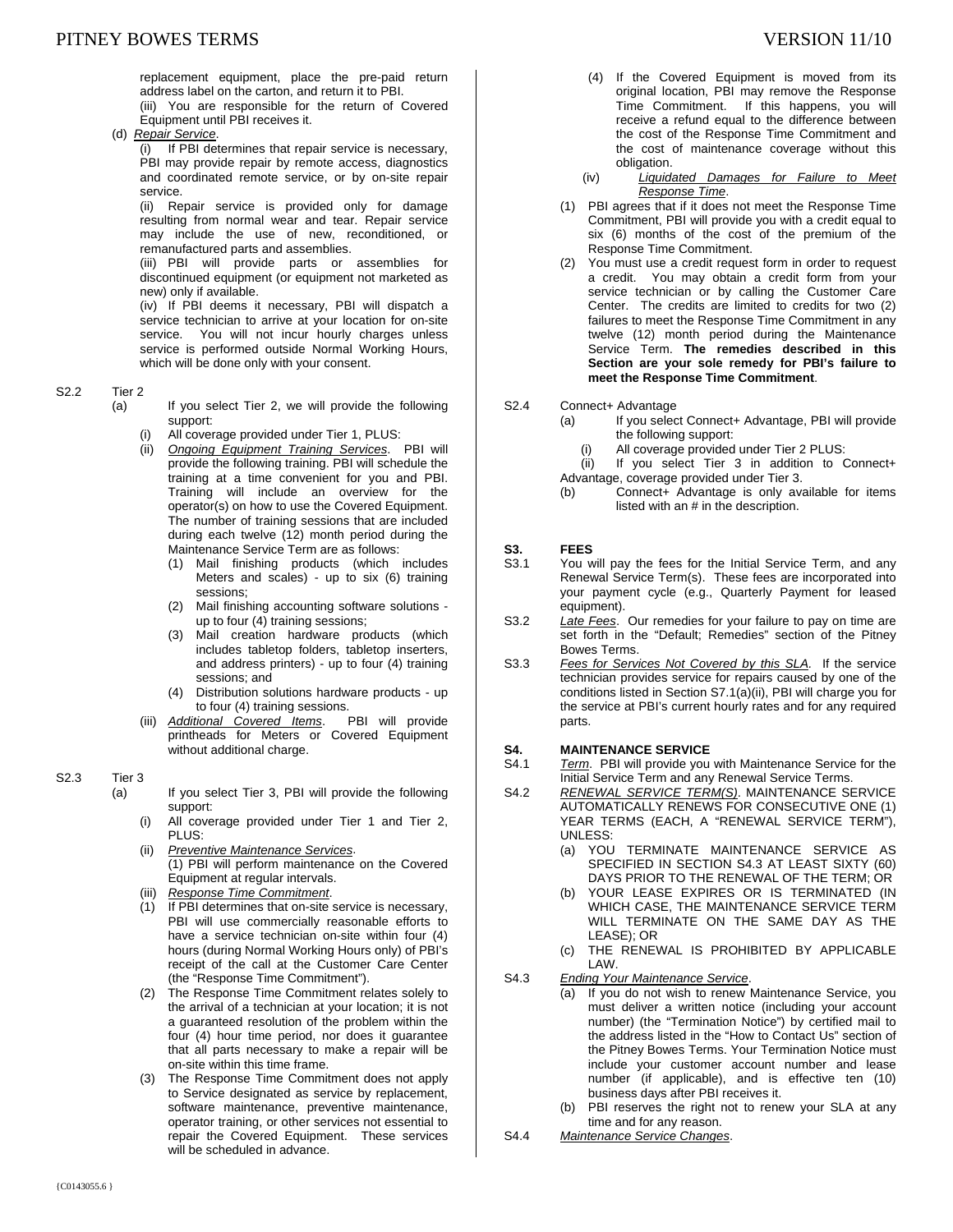- (a) PBI may modify its Maintenance Service by giving written notice to you (a "Maintenance Change Notice"), which will state whether the change is material.
- (b) After receiving a Maintenance Change Notice, if the change is material, you may terminate Maintenance Service as described in Section S4.3 above.

#### **S5. WARRANTIES; LIMITATION OF LIABILITY**

S5.1 The warranty for the Equipment and services as well as PBI's Limitation of Liability are set forth in the applicable section of the Pitney Bowes Terms.

#### **S6. ADDITIONAL MAINTENANCE TERMS**

- S6.1 These terms apply to all Maintenance Service tiers: (a) Limitations. Maintenance Service does not include:
	- (i) software maintenance and/or updates; and
	- (ii) services and repairs that are made necessary due to:
		- (A) negligence or accident, damage in transit, virus contamination and loss of data;
		- (B) use of Covered Equipment in a manner not authorized by this SLA or the Equipment user guide;
		- (C) natural causes such as fire or flood as well as other causes outside of PBI's control;
		- (D) use of Covered Equipment in an environment with unsuitable humidity and/or line voltage;
		- (E) loss of electrical power, power fluctuation, operator error;
		- (F) sabotage, repair or attempted repair by anyone other than PBI;
		- (G) the use of third party supplies (such as ink), hardware, or software resulting in: (i) damage

#### **EQUIPMENT AND POSTAGE METER RENTAL TERMS AND CONDITIONS**

to the Equipment; (ii) poor indicia, text, or image print quality; (iii) indicia readability failures; or (iv) a failure to print indicia, text, or images;

- (H) failure to use applicable software updates; or
- (I) use of Covered Equipment with any system for which PBI has advised it will no longer provide support or has advised is no longer compatible.
- (b) *Additional Exclusions*. Unless covered under one of the above maintenance tiers, Maintenance Service excludes the supply of rate program software for electronic scales and weighing systems, software maintenance and/or updates and consumable supplies for all levels of service, including printheads for Meters and IntelliLink Control Centers.
- (c) *Replacement Equipment*.
	- (i) If you replace any of your Covered Equipment during the Maintenance Service Term, and the replacement Equipment qualifies for maintenance services, PBI will automatically enroll you for maintenance coverage on the new Equipment at PBI's then current annual rates.
	- If you acquire an attachment, or add a unit, to your Covered Equipment, PBI will provide coverage for any qualifying attachment or unit and adjust your rate accordingly.
	- (iii) If you choose not to continue coverage on the replacement Equipment, attachment or unit, you may cancel Maintenance Service with respect to the item within thirty (30) days of the date of your initial invoice for the item from PBI. If you cancel, any further maintenance or repair services on the Equipment, attachment or unit will be subject to PBI's current rates.

The following provisions apply whenever you acquire an IntelliLink® Control Center or Meter from Pitney Bowes. Other terms may also apply, depending on the transaction.

#### **R1. DEFINITIONS**

All capitalized terms that are not defined in these provisions are defined in the "Definitions" section of the Pitney Bowes Terms.

## **R2. EQUIPMENT RENTAL AND INTELLILINK® SUBSCRIPTION (METER RENTAL)**

- R2.1 *Fees*.
	- (a) If you are not leasing the Equipment and paying for it in your lease payment to PBGFS, we will invoice you the Equipment rental ("rental") and IntelliLink Subscription fees listed on the Order.
	- (b) After the Initial Term, we may increase the rental and IntelliLink Subscription fees upon 30 days' prior written notice.
	- (c) When you receive notice of an increase, you may terminate your rental only as of the date the increase becomes effective.

#### R2.2 *Postage*.

- (a) To obtain postage for your Meter, you must contact our Postage By Phone® data center.
- (b) You may transfer funds to the Bank for deposit into a Postage By Phone<sup>®</sup> Reserve Account that you maintain at the Bank ("your Reserve Account") or you may transfer funds to the United States Postal Service ("USPS") through a lockbox bank ("Lockbox Bank"). See the "USPS Acknowledgment of Deposit" section of the Pitney Bowes Terms for more information.
- (c) After the Initial Term, we may increase postage refill fees upon 30 days prior written notice.
- (d) If you participate in any PBI, PBGFS, or Bank postage advance programs (such as Purchase Power®), we will advance payment on your behalf to the USPS, subject to repayment by you under the terms of the postage advance program and billed separately from your IntelliLink Subscription fees.

#### R2.3 *Meter Repair or Replacement*.

- (a) If the Meter malfunctions or fails due to reasons other than your negligence or accident, usage which exceeds our recommendations, damage in transit, virus contamination or loss of data, misuse, external forces, loss or fluctuation of power, fire, flood, or other natural causes, service by anyone other than us, or the use of third party supplies (such as third party ink) resulting in damage to the Meter, we will repair or replace the **Meter**
- R2.4 *Terms of Use; Federal Regulations*.
	- (a) You may use the Meter solely for the purpose of processing your mail, provided that you are authorized by the USPS to use the Meter, and that you comply with (i) this Agreement, (ii) any user documentation and (iii) all USPS regulations.
		- (b) You agree to use the Equipment and Meter only for business or commercial purposes, and not for personal, family, or household purposes.
	- (c) You agree to use only attachments or printing devices authorized by us.
	- (d) You must receive our written consent before moving the Equipment or Meter to a different location.
	- (e) Federal regulations require that we own the Meter.
	- (f) Tampering with or misusing the Meter is a violation of federal law.
- R2.5 *Rate Updates and Soft-Guard® Program*.
	- (a) Your Meter or Equipment may require periodic rate information updates that you can obtain under our Soft-Guard program, or you will receive individual rate updates as a separate charge.
	- If you have purchased a Soft-Guard Subscription, we will provide up to 6 rate updates during each 12 month period following the date of installation of the Equipment.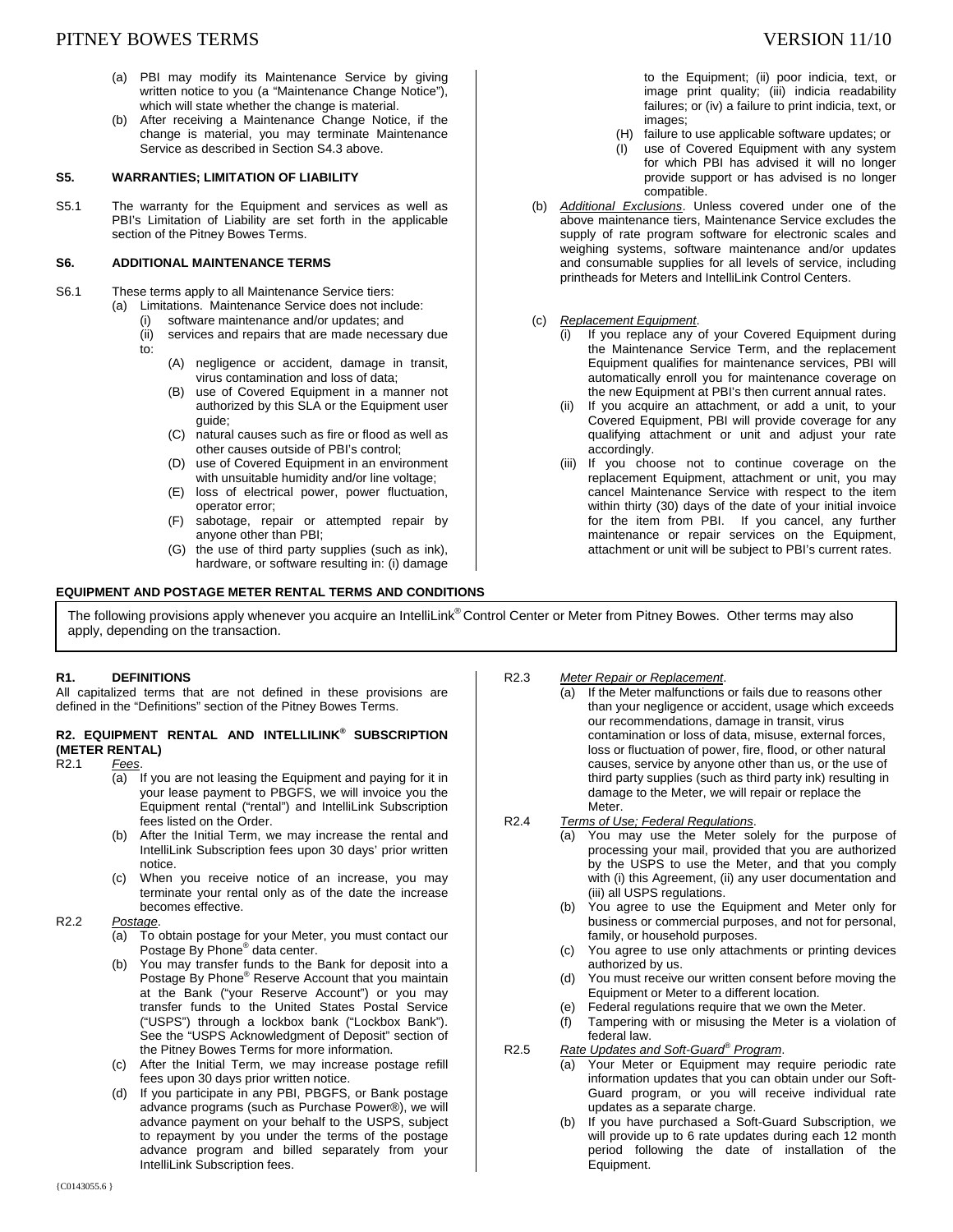## PITNEY BOWES TERMS TERMS TERMS TERMS TERMS TERMS TERMS TERMS TERMS TERMS TERMS TERMS TERMS TERMS TERMS TERMS TE

- (c) We will provide rate updates only if required due to a postal or carrier change in rate, service, Zip Code or zone change.
- (d) Your Soft-Guard Subscription does not cover any change in rates due to custom rate changes, new classes of carrier service, or a change in Zip Code or zone due to Equipment relocation.
- (e) If your Soft-Guard Subscription has expired, or if you have received the maximum number of rate updates under your Soft-Guard Subscription, you will be billed for any additional rate update you request.
- (f) You can also renew the Soft-Guard Subscription by contacting PBI online or by telephone at the address and numbers set forth in the "How to Contact Us" section of the Pitney Bowes Terms.
- R2.6 *Warranty*.
	- (a) The warranty for the Equipment and services is set forth in the "Warranty" section of the Pitney Bowes Terms.
- R2.7 *Limitation of Liability*.
	- (a) PBI's limitation of liability is set forth in the "Limitation of Liability" section of the Pitney Bowes Terms.
- R2.8 *Collection of Information*.
	- (a) You authorize us to access and download information from your Meter. We may disclose this information to the USPS or other authorized governmental entity.
	- (b) We will not share with any third parties (except the USPS or other governmental entity) individually

## **UNITED STATES POSTAL SERVICE ACKNOWLEDGMENT OF DEPOSIT**

U1.1 By electing to lease or use computerized meter resetting system ("CMRS") meter equipment, you may transfer funds to the Bank for deposit into a Postage By Phone® Reserve Account which you maintain at the Bank, or you may transfer funds to the USPS through a Lockbox Bank for the purpose of prepayment of postage on CMRSequipped meters ("Deposit").

U1.2 After the effective date of the lease or meter rental Terms and Conditions between you and PBI, you may, from time to time, make deposits in your Reserve Account or may make Deposits in the Lockbox Bank account identified as: "United States Postal Service CMRS-PB."

U1.3 The USPS may, at its discretion, designate itself or a successor as recipient of Deposits made by you to the Lockbox Bank account described above.

U1.4 Any deposit made by you in your Reserve Account is subject to the Postage By Phone® Reserve Account – Agreement and Disclosure Statement governing your Reserve Account.

U1.5 Any deposit made by you in the Lockbox Bank account will be credited by the USPS only for the payment of postage for CMRS equipment.

U1.6 Such Deposits will be held within the Postal Service Fund at the U.S. Treasury and may be commingled with Deposits of other customers.

U1.7 You shall not receive or be entitled to any interest or other income earned on such Deposits.

U1.8 The USPS will provide a refund to you for remaining postage balances in CMRS equipment subject to then current USPS regulations.

U1.9 The Lockbox Bank will provide a refund to you for deposits otherwise held by the USPS.

## **PURCHASE POWER® TERMS AND CONDITIONS**

identifiable information that we obtain about you in this manner unless required to by law or court order.

- (c) We may elect to share aggregate data about our customers' postage usage with third parties.
- R2.9 *IntelliLink® Control Center/Meter Care and Risk of Loss*.
	- (a) You agree to take proper care of the IntelliLink Control Center and/or Meter(s) as stated in this Agreement and any user documentation.
	- (b) You assume all risk of loss or damage to the IntelliLink Control Center and/or Meter(s) while you have possession.

## **R3. VALUE BASED SERVICES**

Value Based Services include services such as USPS<sup>®</sup> e-Return Receipt and USPS<sup>®</sup> Confirmation Services.

- R3.1 *Fees*.
	- (a) Any fees charged by the USPS for any Value Based Service you purchase are payable by you in the same way that you pay for postage.
	- (b) The USPS is solely responsible for its services. (c) We are not responsible for any malfunctions of any part of the communication link connecting the IntelliLink Control Center with the USPS data system.
- R3.2 *Ending the Value Based Services*. We have the right to terminate the Value Based Services if the USPS discontinues offering the service or you breach your obligations under this Agreement and fail to cure the breach within thirty (30) days after you have been notified of it in writing.

U1.10 These refunds are provided in accordance with the regulations governing deposit of funds for CMRS, published in the Domestic Mail Manual or its successor.<br>U1.11 The Lockbox

The Lockbox Bank, which collects funds on behalf of the USPS, shall provide PBI, on each business day, information as to the amount of each Deposit made to the USPS by you, so PBI can update PBI's records.<br>U1.12 PBI

PBI may deposit funds on your behalf.

U1.13 The USPS will make no advances. Any relationship concerning advances is between you and PBI, PBGFS and/or the Bank.

U1.14 You acknowledge that the terms of this arrangement may be changed, modified, or revoked by the USPS, with appropriate notice.

U1.15 USPS regulations governing the deposit of funds for CMRS are published in the Domestic Mail Manual or its successor.<br>U1.16 You shall be subject to all applicable rules. regul

You shall be subject to all applicable rules, regulations, and orders of the USPS, including future changes to such rules, regulations and orders, and such additional terms and conditions as may be determined in accordance with applicable law.

U1.17 The USPS rules, regulations, and orders prevail in the event of any conflict with any other terms and conditions applicable to any Deposit.

U1.18 By engaging in any transaction through the Lockbox Bank, which will have the effect of setting postage through CMRS meter equipment, your activities concerning CMRS are subject to this USPS Acknowledgment of Deposit. ACKNOWLEDGMENT OF DEPOSIT REQUIREMENT. By signing this Agreement, you represent that you have read the Acknowledgment of Deposit Requirement and are familiar with its terms. You agree that upon execution of this Agreement with PBI, you will also be bound by all terms and conditions of the Acknowledgment of Deposit Requirement, as it may be amended from time to time.

The following provisions apply when you first enroll in the Purchase Power Program (the "Program"). Additionally, you will receive from us a set of more specific provisions within twenty (20) days of the date of this Agreement that will be more specifically tailored to your Purchase Power Account (the "Account") and will apply to your ongoing participation in the Program.

P1.1 *General.* (a) In order to participate in the Program, you must provide the information described in Section P1.8. (b) If you subscribe to the EasyPermitPostage® service, you may use the Purchase Power credit line to pay for permit postage and associated USPS fees.

(c) The Purchase Power credit line is a product of The Pitney Bowes Bank, Inc. (the "Bank") and is not available to individuals for personal, family, or household purposes.

P1.2 *Account Charges*. (a) Your Purchase Power Account (the "Account") will be charged for the amount of postage, products, and services requested and the related fees, if applicable.(b) Unless prohibited by law, you agree to pay the fees and charges of which the Bank has given you notice, including, without limitation, the fees and charges relating to: (i) transaction fees, if applicable; (ii) your failure to pay in a timely manner; (iii) your exceeding your credit line; and (iv)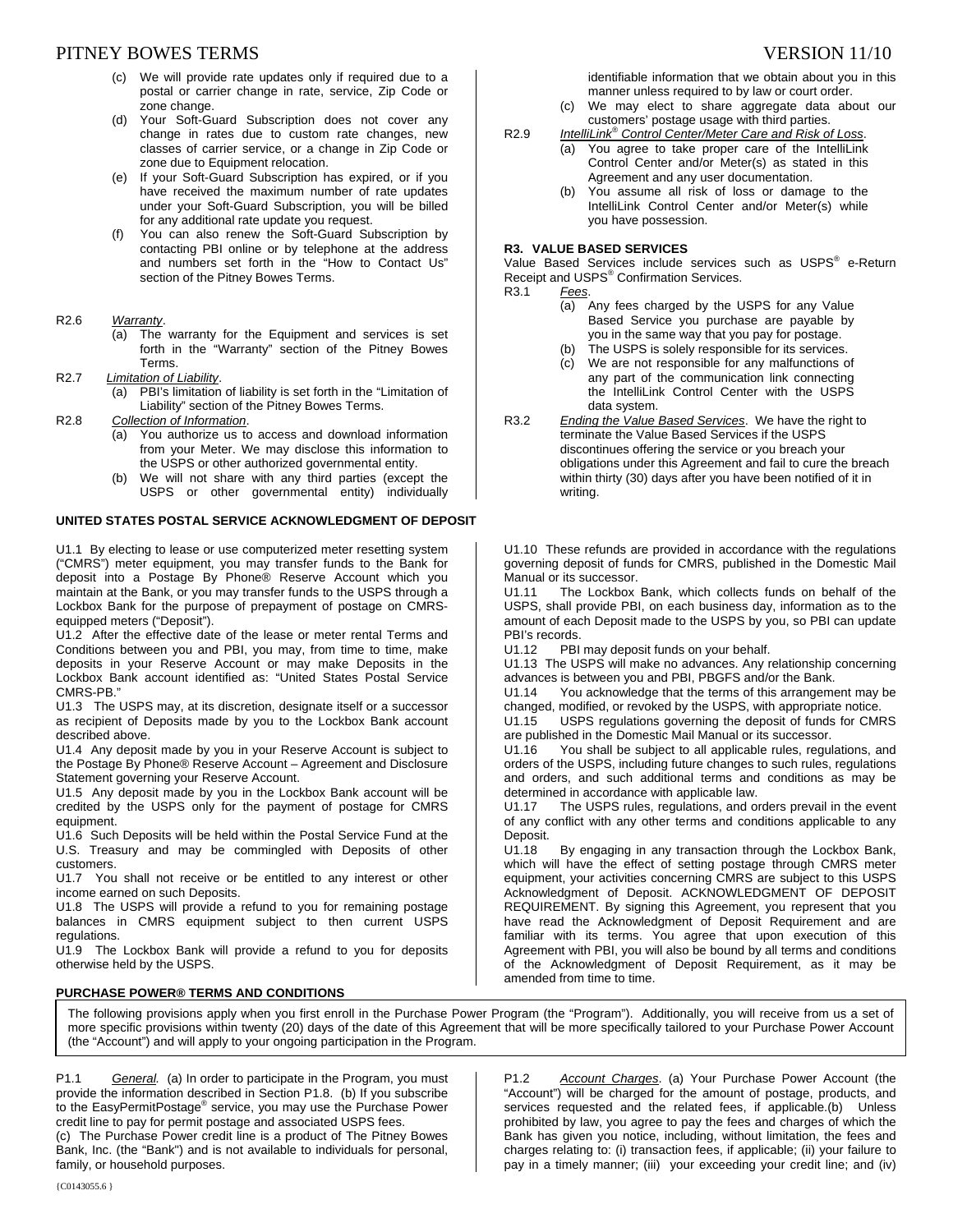fees attributable to the return of any checks that you give to the Bank as payment of the Account.<br>P1.3 Billing, Payments

Billing, Payments, and Collection. (a) You will receive a billing statement for each billing cycle in which you have activity on the Account. The Bank reserves the right to deliver any statement electronically to the email address that is then on file for the Company. (b) Payments are due by the due date shown on your billing statement. (c) You may pay the entire balance due or a portion of the balance, provided that you pay at least the minimum payment shown on the statement. In the event of a partial payment, you will be

responsible for the unpaid balance.<br>P1.4 Deferred Payment Terms **Deferred Payment Terms.** (a) By using the Program, you agree that whenever there is an unpaid balance outstanding on the Account which is not paid in full by the due date shown on your billing statement, the Bank will charge you, and you will pay, interest on the unpaid balance of the Account from time to time, for each day from the date the transaction is posted to the Account until the date the unpaid balance is paid in full, at a variable rate equal to the Annual Percentage Rate applicable to the Account from time to time. (b) (i) The Annual Percentage Rate applicable to the Account will be: the greater of (a) 22% and (b) the sum of the highest "Prime Rate" published in the "Money Rates" section of *The Wall Street Journal* on the last business day of the month and the margin set forth below (the sum of the margin and the Prime Rate is herein called the "Floating Rate"). (ii) The Annual Percentage Rate will be adjusted on a monthly basis based on any fluctuation in the Floating Rate, if applicable.

(iii) Any change in the Annual Percentage Rate based on the calculation described in this section will become effective on the first day of your next billing cycle. (iv) The margin which will be added to the Prime Rate to determine the Floating Rate will be 14.75% (using the Prime Rate in effect as of March 31, 2010, the daily periodic rate would be .049315% and the corresponding annual percentage rate would be 18.00%). (v) The Account balance that is subject to a finance charge each day will include (a) outstanding balances, minus any payments and credits received by the Bank on the Account that day, and (b) unpaid interest, fees, and other charges on the Account.

#### **PRESORTXTRA PROGRAM TERMS AND CONDITIONS**

(vi) The Bank will charge a minimum finance charge of \$1.00 in any billing cycle if the finance charge as calculated above is less than \$1.00. (vii) Each payment that you make will be applied to reduce the outstanding balance of the Account and replenish your available credit line. (viii) The Bank may refuse to extend further credit if the amount of a requested charge plus your existing balance exceeds your credit.<br>P1.5 A

Account Cancellation and Suspension. (a) The Bank may at any time close or suspend the Account, and may refuse to allow further charges to the Account. (b) Cancellation or suspension will not affect your obligation to pay any amounts you owe.

P1.6 *Amendments; Electronic Delivery; Termination*. (a) The Bank can amend any of the provisions and terms related to the Program at any time by written notice to you or by electronic notice via the email address that is then on file for the Company. You are consenting to electronic delivery of any amendments to the Program terms. (b) Each time you use the Program, you are signifying your acceptance of the terms and provisions then in effect. (c) An amendment becomes effective on the date stated in the notice and will apply to any outstanding balance on the Account. (d) The Bank may terminate the Program at any time and will notify you in the event of any termination. (e) Any outstanding obligation will survive

termination of the Program.<br>P1.7 Governing Law. P1.7 *Governing Law.* The Program and any advances are governed by and construed in accordance with the laws of the State of Utah and applicable federal law.<br>P1.8 USA PATRIOT Act.

P1.8 *USA PATRIOT Act*. (a) Federal law requires financial institutions to obtain, verify and record information that identifies each person who opens an account. (b) The Bank asks that you provide identifying information, including your address and taxpayer identification number. (c) The Bank may also ask for additional identifying information, where appropriate, including asking that your representative who is opening the Account provide his/her name, address, date of birth, driver's license and/or other documents and information that will allow the Bank to identify him/her.

The following provisions apply when you enroll in the Pitney Bowes PresortXtra Program and apply only to the services provided under the PresortXtra Program.

#### **X1. PBI'S RESPONSIBILITIES**

Depending on the service(s) you have selected on your PresortXtra qualification form, we will pick up your metered First Class letters ("Letters"), First Class flats ("Flats"), or both ("Program Mail"), provided to us and prepared by you in accordance with additional terms and conditions provided to you when you enroll in the PresortXtra Program ("Additional Terms and Conditions"). We will pick up your Letters and/or Flats at your designated location(s) and in accordance with the schedule we may mutually agree upon from time to time. We will sort this mail at one of our facilities. For Letters only, we will apply a United States Postal Service ("USPS") "Move Update" process to your mail. We will deliver the mail to the USPS for final delivery. We will perform this service under this Agreement in accordance with accepted mail processing industry standards. EXCEPT AS OTHERWISE PROVIDED HEREIN, WE MAKE NO OTHER WARRANTIES, EXPRESS OR IMPLIED.

#### **X2. CUSTOMER'S RESPONSIBILITIES**

X2.1 Letters. As of the date of this Agreement: for Letters, you will meter your Program Mail at the USPS rates set forth in the Additional Terms and Conditions. NO REPRESENTATION IS MADE AS TO THE AMOUNT OF YOUR MAIL THAT WILL QUALIFY FOR PRESORT MAILING RATES, AND YOU WILL BE RESPONSIBLE FOR METERING YOUR PROGRAM MAIL IN ACCORDANCE WITH THE TERMS OF THIS AGREEMENT REGARDLESS OF THE AMOUNT OF YOUR PROGRAM MAIL THAT QUALIFIES OR DOES NOT QUALIFY FOR PRESORT RATES. YOU HEREBY ASSIGN ANY AND ALL OF YOUR RIGHTS TO RECEIVE ANY POSTAGE REFUNDS OR

REBATES BASED ON THE AMOUNT OF YOUR MAIL THAT QUALIFIES FOR ANY ADDITIONAL PRESORT MAILING RATES TO PBI (OR ITS SUBSIDIARIES) AND ALL SUCH REFUNDS OR REBATES WILL BECOME THE PROPERTY OF AND BE RETAINED BY PBI (OR ITS SUBSIDIARIES).

X2.2 Flats. You will prepare and process your Flats as described in the Additional Terms and Conditions. You are responsible for metering all Flats that meet the criteria detailed in the Additional Terms and Conditions at the current USPS 3 digit first class flat rate. You agree that we will invoice you through your Purchase Power Credit Line at the rate set forth in the Additional Terms and Conditions. We will bill you for the difference between the USPS regular flat rate and the 3 digit USPS First Class flat rate for any Flats that do not comply with the requirements outlined in the Additional Terms and Conditions.

X2.3 General. You will have your Program Mail ready for pickup at your designated locations and in accordance with the schedule we mutually agree upon from time to time. You agree that time is of the essence with respect to each of your obligations for which time is a factor. You will ensure that your Program Mail complies with all applicable laws, rules and regulations, including but not limited to, all USPS regulations, and you will promptly execute any and all documents required by the USPS. You will ensure that your mail complies with the requirements set forth in the Additional Terms and Conditions.

#### **X3. GENERAL TERMS**